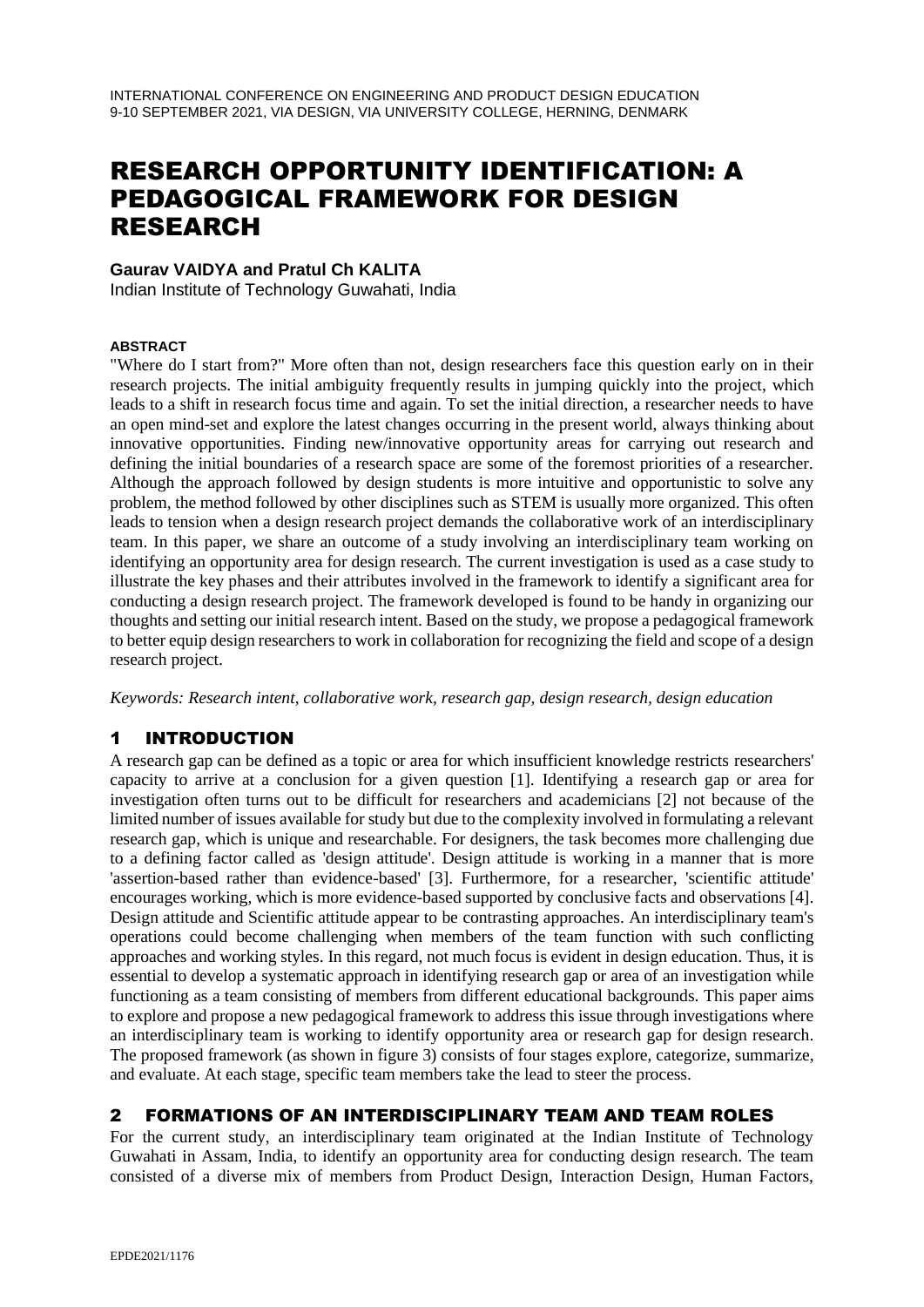Engineering, and Architecture. According to Belbin, any team has two parts, a functional role, and a team role. The functional role is nothing but the specialized skills a member possesses to perform a profession-based task, and the team role is the attitude and behaviour of a member that is put to use for the effective working of a team [5]. Further, Belbin stated nine team roles that can be grouped in three broad categories: action-oriented roles – Shaper, Implementer and Completer Finisher; people-oriented roles – Co-ordinator, Team worker, and Resource Investigator; cerebral roles - Plant, Monitor Evaluator and Specialist [6]. These team roles at the different stages of the proposed framework are as shown in figure 1.



*Figure 1. Team Roles*

In the interdisciplinary team formed, the team roles are well-defined, and the necessary members are involved at the required time by the Co-ordinator. The role of a Co-ordinator is to oversee the entire process and assign appropriate people to lead at different stages of the process [7]. Only required people at each stage will mean less frustration (and fewer time-consuming meetings) for everyone involved. Designers often play the role of a Plant in a team. Plants are effective in tackling complex early stages of a process innovatively through their creative thinking skills. The Shaper keeps the project stick to the deadlines. Teamwork is essential for empathy and averting friction, and the Specialist is necessary when in-depth understanding is called for. The Monitor Evaluator team role, which is to see all the options, strategize and judge accurately [5], would be best suited for the Categories stage to lead the process. Implementer and Completer Finisher can be considered to lead for the Summaries stage because of the qualities like the ability to turn ideas into practical action-based tasks and deliver on time. The Resource Investigator is assigned as a lead in the Evaluation stage, which requires the development of contacts and communication with people through interviews and surveys.

## 3 THE PROCESS OF RESEARCH OPPORTUNITY IDENTIFICATION

To set the initial direction, researchers need to examine various areas, and it requires a lot of reading and analysing the material from multiple resources. This initial exploration follows a repetitive loop of search, communicate, and group think. As Tom suggested, "First, you need to identify and select relevant information sources, which will mean looking at books in the library, catalogues, databases and on the Internet" [8]. The Plant leads the Explore stage.

## **3.1 Explore**

**Search** - Researchers need to dedicate specific time to search present-day information from various sources keeping an open mind for all kinds of latest information without any bias. An unbiased outlook, in the beginning, can help to find new directions.

**Communicate** - The information collected gathered from the sources should be compiled. The compiled information can have a format that can be easily understood and quickly shared with others to add comments and highlight critical points while going through it (figure 2).

**Group Think** - Team discussions with a set meeting agenda and specific time limit allow the ideas to exchange through sharing thoughts. It will create understandings of how information is gathered and steer the project in a definite direction. The team can go back to search for information about the trends that emerged during group think.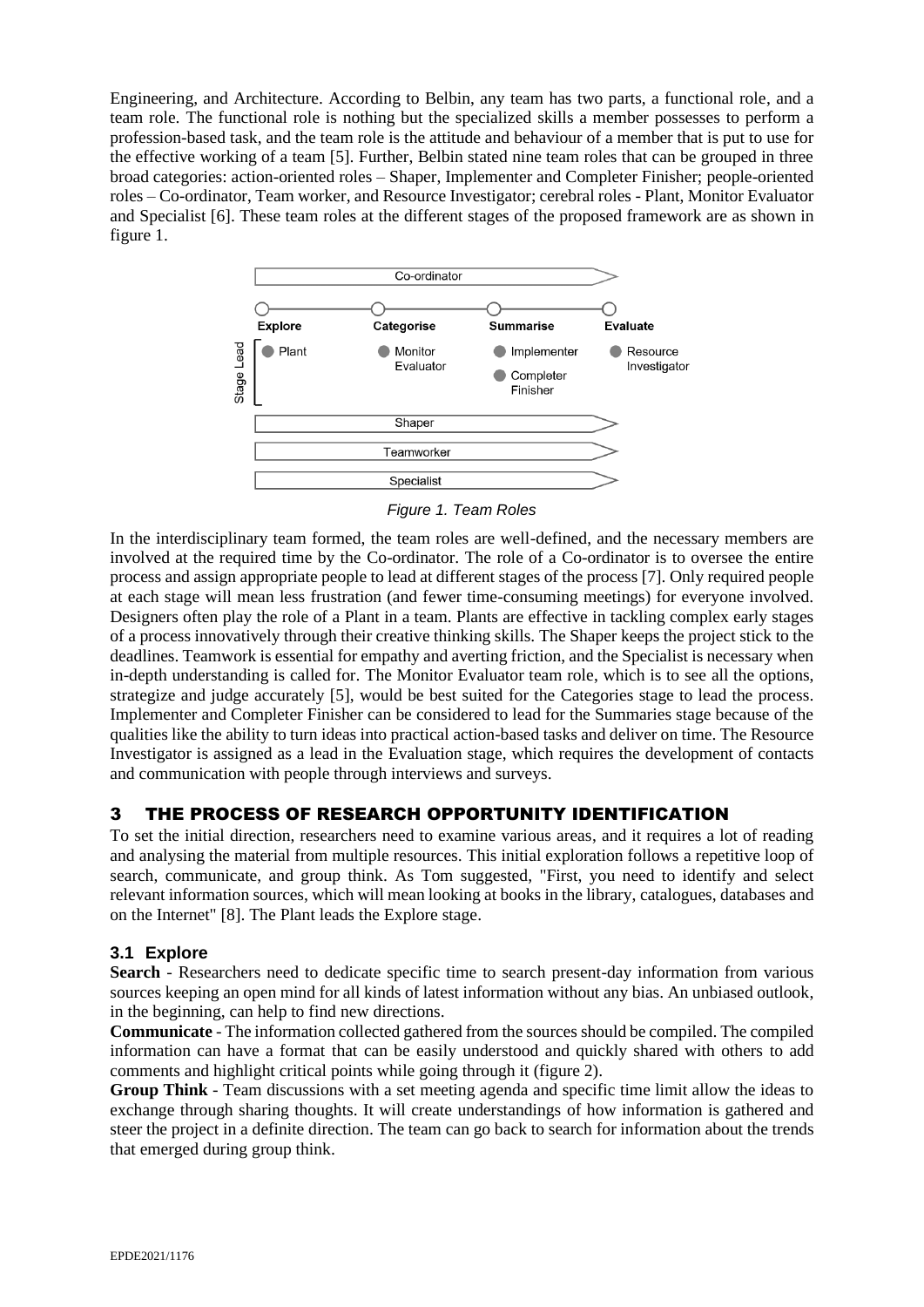| Area           | <b>Keywords</b>                                                                      | <b>Key Points</b>                                                                                                                                                                                                                                                                                                                                                                                                                                                                                             | Source                                                                                                              |
|----------------|--------------------------------------------------------------------------------------|---------------------------------------------------------------------------------------------------------------------------------------------------------------------------------------------------------------------------------------------------------------------------------------------------------------------------------------------------------------------------------------------------------------------------------------------------------------------------------------------------------------|---------------------------------------------------------------------------------------------------------------------|
| Transportation | Electric Vehicles, Self-drive, Air<br>Safety                                         | 1. The spread of EVs may open up opportunities to provide<br>storage support for renewables via the so-called "vehicle-to-<br>grid" (V2G) option.<br>2. There could be significant advantages from using vehicle-to-<br>Pollution, Batteries, Clean Energy, grid and associated home-based smart power and storage<br>systems.<br>3. Whether autonomous self-driving car takes off remains to be<br>seen. Safety is a key issue, with some high-profile and fatal<br>accidents occurring with early versions. | PhysicsWorld (https://<br>physicsworld.com/a/an-<br>electric-car-future/)<br>Accessed on: 20-11-2019                |
| Healthcare     | Artificial intelligence, Virtual<br>Reality, Augmented Reality,<br>Trackers, Sensors | 1. Google's DeepMind created an A.I. for breast cancer analysis.<br>The algorithm outperformed all human radiologists on pre-<br>selected data sets to identify breast cancer, on average by 11.5%.<br>2. VR is being used to train future surgeons and for actual<br>surgeons to practice operations.<br>3. In case of medical professionals, AR might help medical<br>students prepare better for real-life operations, as well as<br>enables surgeons to enhance their capabilities.                       | The medical futurist (https:/<br>medicalfuturist.com/ten-<br>ways-technology-changing-<br>healthcare/) Accessed on: |

*Figure 2. Sample compiled information with critical points highlighted*

#### **3.2 Categorize**

The initial efforts to explore the latest information would generate an extensive database of current issues (raw data). This information needs to be organized into a limited number of relevant areas. These areas can emerge through team discussions. Articulation of relevance of these areas and type of information each area would contain helps to manage time and keeps focus on the suitable context of the research. Moreover, an additional search could be conducted in the focus area. In the current study, five areas emerged: technology, society, culture, policy, and business. The relevant area of research was decided to be related to 'smart wearable technology' through team discussions. Further, to dig deeper into the area, several queries are raised about constraints, goals, and desires of the category. For example, what are the technology constraints? what are the technology goals? what are the aspired applications of the technology?



*Figure 3. Research Opportunity Identification Process Workflow*

## **3.3 Summarize**

At the end of the analysis of the latest information gathered in Explore and Categorize modes, we put together the keywords, critical observations, emerging patterns into an integrated summary of research relevant areas. It presents a concise overview of the context and reveals hidden details, trends, insights. It also explains the basic logic behind the research direction. Summarizing the findings is done by collating keywords, identifying patterns, mapping trends, and articulating critical findings.

**Collate Keywords -** Keywords are nothing but context-specific principal terms that can be used for further search. The use of keywords made the search easier and focused on obtaining relevant information through an extensive database. Analysis of keywords can uncover interesting insights from multiple perspectives. The current investigation identified a total of 1103 relevant research studies to collate keywords. These studies are shortlisted based on the following inclusion criteria: published in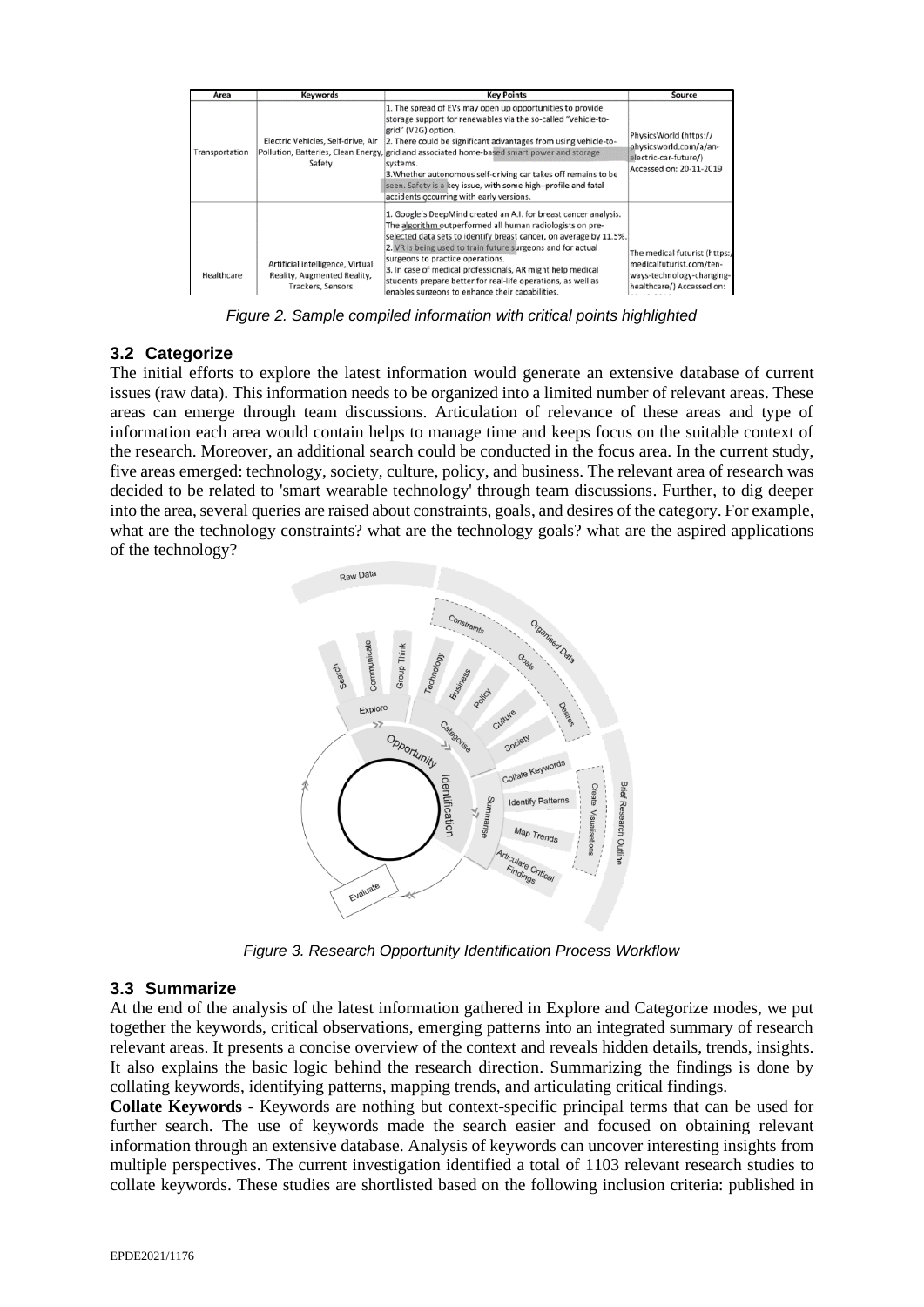English from the year 2005 to 2019, indexed in Scopus, screening keywords in their title/abstract/keywords section. The screening keywords used are 'Smart Wearable Devices' and 'Design'. How the identified research documents are distributed is as follows: journal articles (432), conference papers (598), reviews (69), books (4). The identified studies contained a total of 9553 author keywords and index keywords.

**Identify Patterns -** Identification of the patterns within a dataset is essential to understand the most relevant and evolving areas for the research. One way to find patterns is to cluster the keywords based on their number of occurrences in the articles. Visually representing these patterns becomes an effective way of drawing conclusions and communicating the findings. A total of 171 keywords with a minimum frequency of 15 are selected out of total keywords to generate a network visualization using VOS viewer. The generated network visualization is analysed to discover patterns within the keyword's dataset.

Analysis of the network visualization shows that the selected keywords predominantly form three clusters (represented in red, blue, and green colours). In a cluster, the size of a node (circle) and its label scale represents the weight of an item. Central nodes of these three clusters are identified as 'wearable technology design' (red), 'textiles' (blue), and 'human (physiology monitoring)' (green). The distance between any two nodes represents their relatedness in terms of their co-occurrence in the literature. In other words, the closer the nodes more is their relatedness in terms of co-occurrence. From the network visualization, it appears that the nodes 'product design', 'human-computer interaction', 'human engineering', 'watches' are closely related to the 'wearable technology design' node. Based on this, it is appropriate to believe that product design, human-computer interaction, ergonomics, etc., are the central issues in wearable technology design. From the network visualization, it also appears that the importance of the other two clusters, 'textile' and 'human (physiology monitoring)', is also noteworthy. The 'textile' cluster is more related to smart textiles, use of innovative materials, use of 3D printing, etc. and issues in the 'human (physiology monitoring)' are closely connected with the design of algorithms for the physiological study of people of different age groups, gender, etc. The team decided to focus research on the issues related to product design, human-computer interaction, ergonomics, etc., in the wearable technology design cluster.



*Figure 4. Network Visualization of research on the design of smart wearable devices (using VOS viewer)*

**Map Trends** - Trends reveal a general sense about the most common areas of research opportunities. Recognizing and understanding trends gives a possibility to position the research so that the research findings would indeed be relevant in the near future. The trend search for the current study shows that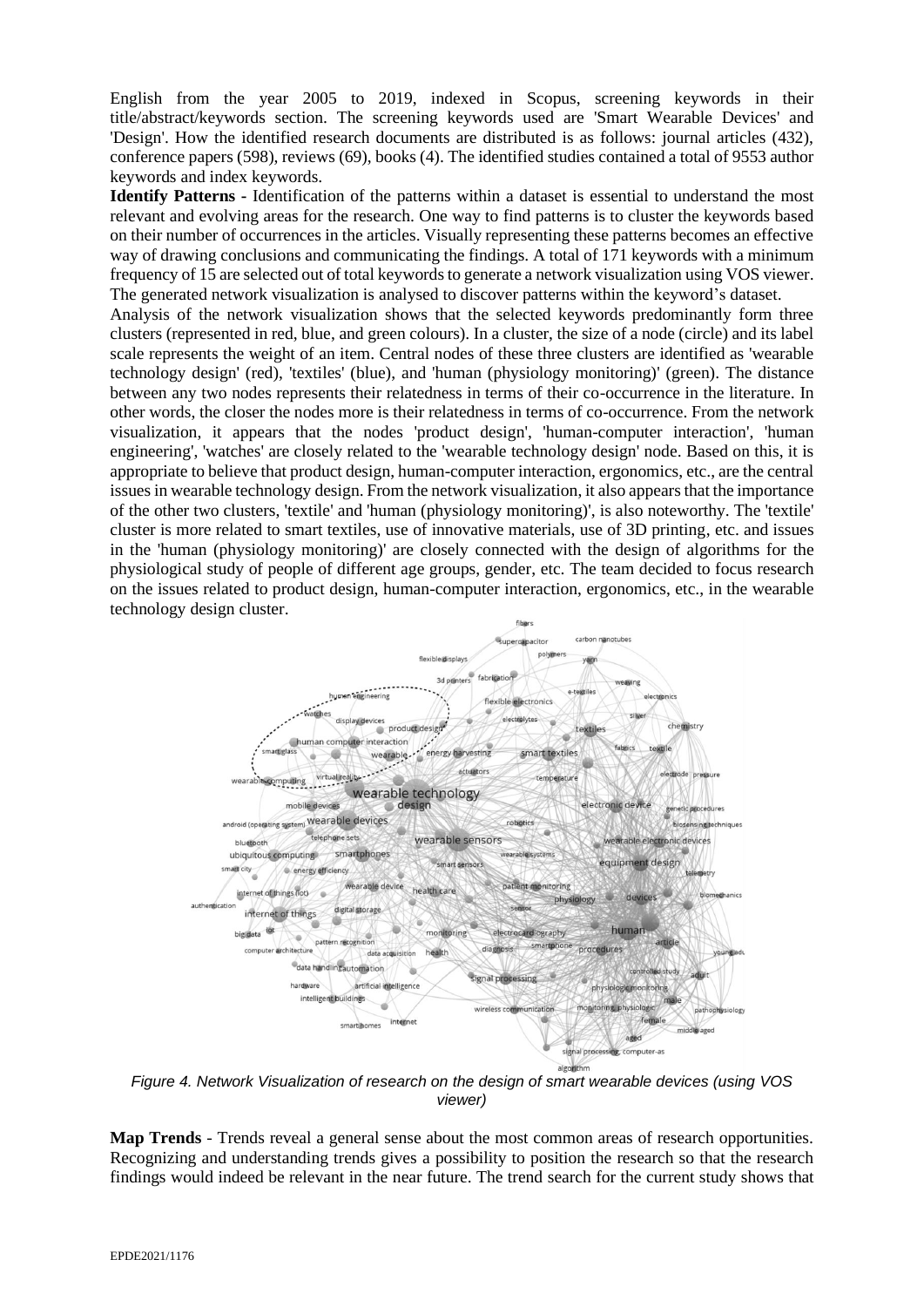the smart wearable devices market is heavily dominated by wrist-worn devices. Moreover, in the past, shipments of smartwatches were way more than that of wristbands, and the trend will continue to be similar in the future [9]. Thus, the focus object of the current design investigation was determined to be 'smartwatch'.

**Articulate Critical Findings** - Organizing the critical findings of keywords, identified patterns, and mapped trends in a comprehensive, fact-based format that can be shared with the research team gives a higher-order overview of the interest area of the research as well as forms the rationale for it. It also helps to establish the extent of boundaries of the research landscape. The critical findings of the current case of smart wearable technology design are as follows:

Explosive growth in wearable technology is witnessed in recent years. Smart wearable devices are eventually going to become an integral part of human life [10]. When looked at the current wearable market scenario, the companies in this domain appear to have a strong focus on technology-driven innovation. However, as the market enters the maturation phase, the technology penetration becomes high, and technically similar products co-exist [11]. In such a situation, technology starts losing its potential to become a differentiator, and companies can no longer rely only on technology to gain the upper hand. Therefore, to attain sustainable competitive advantage, companies are desired to set their focus on design with the user at the centre. Emerging technologies like smart wearable devices offer new opportunities for designers to cultivate, enhance, and implement their thoughts and imaginations.

#### **3.4 Evaluate**

After a full understanding of the intended research area is developed at the end of the 'summarize' stage, the focus moves towards an evaluation through a more context-specific action such as field visit, expert opinion, online/offline survey to gain as many insights as possible through the industry, professional, expert interaction. Here, the primary purpose is to identify practical, "real world" problems that may be understudied or ignored within academic circles and to make research findings more relevant to practice. The evaluation of the currently selected case of smart wearable technology is explained below.

Globally, the smart wearable market devices market is dominated by multinational corporations like Apple, Google, etc. In India, it can be observed that more and more start-ups are venturing into this territory of wearable tech devices. To get recognized in the competitive market, these start-ups hold out against multifaceted challenges. To get further insights on the design challenges encountered by these organizations, expert opinions are gathered through a few informal telephonic interview sessions with practitioners in wearable devices start-ups. The following table shows the particulars of the conducted interviews.

| Sr             | Company Name        | <b>Application Area</b>     | Location         | Designation of             |
|----------------|---------------------|-----------------------------|------------------|----------------------------|
| N <sub>o</sub> |                     |                             |                  | interviewee                |
|                | Ducere Technologies | <b>Fitness and Wellness</b> | Telangana, India | <b>Industrial Designer</b> |
|                | Ducere Technologies | <b>Fitness and Wellness</b> | Telangana, India | Manager-Product Design     |
| 3              | Lazy Co.            | Fashion/Consumer            | Bangalore, India | CEO & Industrial           |
|                |                     | Electronics                 |                  | Designer                   |
| $\overline{4}$ | Actorit             | Sports/Health/              | Navi Mumbai,     | Founder & CEO              |
|                |                     | <b>Fitness and Wellness</b> | India            |                            |

*Table 1. The particulars of the conducted interviews*

It was quite evident from the interviews that the smart wearable devices industry in India, which is still in infancy, is relying on the designer's abilities and experience in seeking design solutions. However, it takes a lot of practice and professional experience for a designer to gain confidence in decision making in industrial projects [13]. Although traditional design methods have always helped designers deal with practical situations and challenges, what is not paid sufficient attention in these design methods is the complication of contemporary design concerns. Through industrial interaction, it is quite evident that the contemporary design industry (particularly start-ups) needs a novel design method for the ideation stage, which enhances the designer's idea Generation Ability & Creativity.

At the end of the 'research opportunity identification process' following brief research outline is obtained for the current case: Research gap – The wearable devices start-up industry is in need of a novel design method for the ideation stage which enhances designer's Idea Generation Ability and Creativity; Focus object of design investigation - smartwatch. At this point, the research team can again go back to the